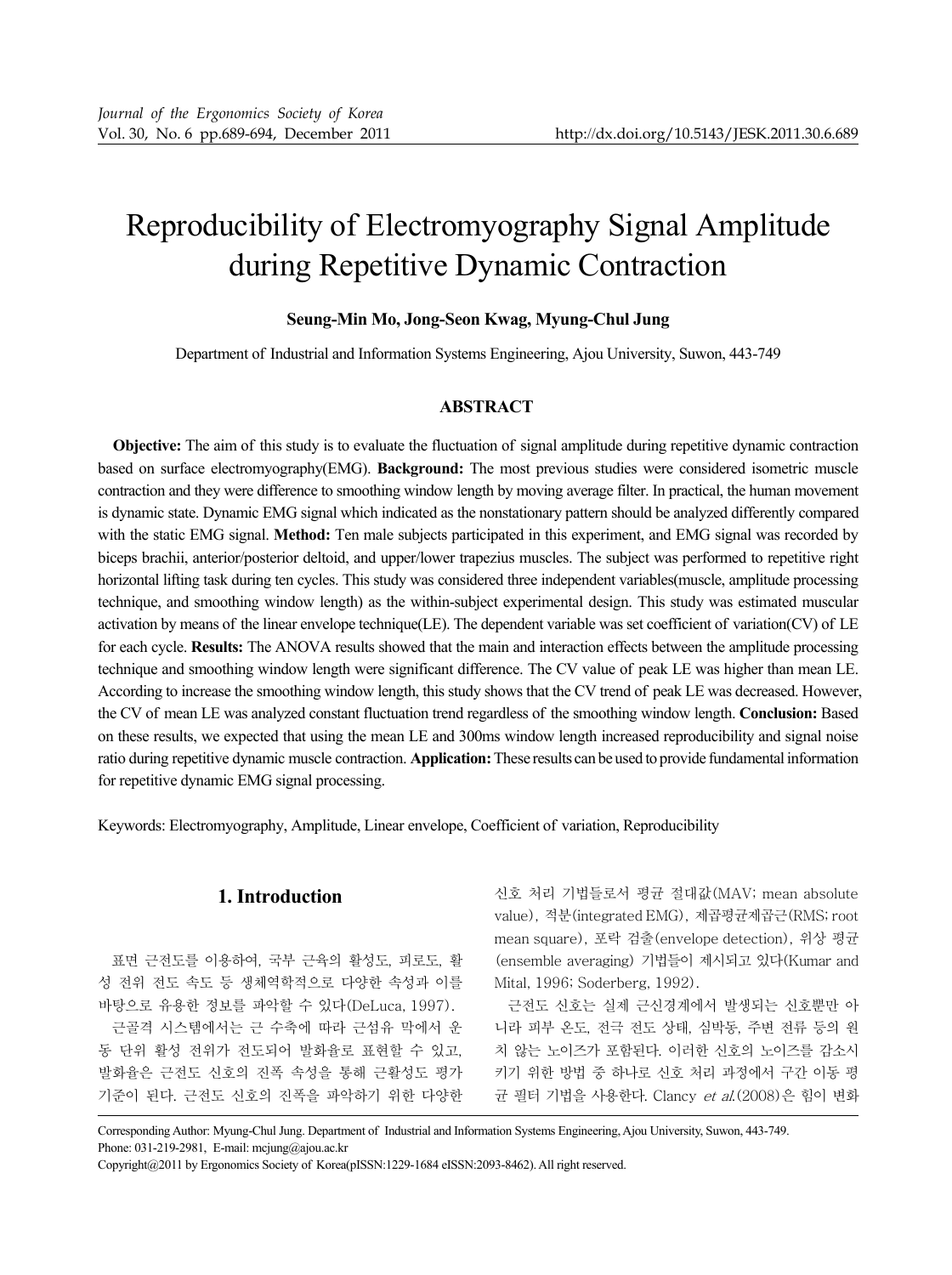하는 근 수축 동안 아래팔의 천지굴근과 요측수근신근에 대 하여 평균 절대값으로 활성도를 평가할 때 500ms 구간 이 동 평균 필터를 사용하였으며, Calder et al.(2008)의 연구에 서는 상완요골근의 최대 등척성 근 수축에 따라 200ms 구 간 이동 필터를 적용하였다. Burden and Bartlett(1999)는 상완이두근 근전도 신호의 진폭을 정규화하는 과정에서 구간 이동 창을 100ms로 설정하였다. 이와 같이 근활성도를 파 악하는 선행 연구는 근섬유의 길이가 변하지 않는 등척성 근 수축을 고려하였고, 연구간 적용한 스무딩 구간의 차이가 있었다.

하지만, 인간의 움직임은 동적 상태이며, 특히 제조업의 생산/조립 라인이 구축된 산업 현장에서는 단순 반복 동작이 높은 비율을 차지하고 있다. 이러한 동적 상태에서는 시간 경과에 따라 근섬유 두께 및 길이가 변화하며 표면 근전도 전극과 근섬유 간의 거리 차이가 발생한다. 또한 근 수축 속 도 변화에 따라 근육-건 모멘트의 차이가 발생하며, 동적 근 수축에 따른 신속한 운동 단위 모집은 비정형적인 신호 속성을 지니게 된다(Farina et al., 2001; Gerus et al., 2010). 따라서 동적 근 수축에 따른 근전도 신호의 해석은 정적 근 수축과는 다르게 접근해야 한다.

Oliveira and Gonçalves(2009)는 상지 부위 근육의 정/ 동적 수축 형태에 따른 피로도를 분석하는 연구에서 RMS 를 적용하여 동적 근 수축 신호의 진폭을 평가하였다. 보조 장비의 착용 유무에 따른 허리부위 근육의 피로도를 분석 한 Lotz et al.(2009)의 연구에서는 5분 간격으로 평균적 인 RMS로서 시간 경과에 따른 진폭의 추이를 파악하였다. Aagaard et al.(2002)는 등속성 근 수축의 진폭을 적분법을 사용하여 분석하였다. Larsson et al.(1999)은 무릎 굴곡 동 작에 따른 근전도 신호의 재현성을 분석하였으며, RMS로서 신호의 진폭을 파악하였다.

이와 같이 동적 근 수축에 따른 근전도 신호의 진폭을 분 석한 대부분의 선행 연구는 널리 알려진 RMS 기법으로서 근활성도를 파악하였다. 하지만 유럽의 SENIAM(Surface Electromyography for Non-Invasive Assessment of Muscle)에서 수행된 연구 결과에서는 RMS 지표로서는 등 척성 근 수축의 진폭을 분석할 것을 권고하고 있으며, 동적 근 수축의 경우 이와 다르게 포락 검출법 및 위상 평균 기법 의 사용을 제안하였다(Freriks and Hermens, 1999). 이러 한 권고사항을 준수하여 Martins et al.(2008)의 연구에서 는 실험 조건 별로 등척성과 동적 근 수축을 분류하여 각각 RMS와 포락 검출법으로 근전도의 진폭을 파악하였다. 일반 인과 환자의 보행 패턴에 따른 정규화 기법의 차이를 분석한 Benoit et al.(2003)은 하지 6부위 근육의 근활성도를 포락 검출법으로 분석하였으며, 반복적인 보행 동작에 따른 근활 성도의 재현성을 비교하기 위하여 변동 계수(coefficient of variation)를 적용하였다. 이와 비슷하게 Biasotto-Gonzalez et al.(2010)과 Fischer et al.(2010)도 포락 검출법과 변동 계수를 사용하여 반복간 근활성도의 재현성을 파악하였다.

따라서 본 연구의 목적은 피실험자 내 반복간 근활성도 재현성의 차이를 비교하는 것이다. 이에 따라 포락 검출법을 적용하여 동적 근 수축에 따른 근전도 신호를 효과적으로 파악할 것이며, 진폭 추출 기법과 스무딩 사이즈의 차이에 따른 근활성도의 재현성 변화를 분석할 것이다.

# **2. Method**

#### **2.1 Subject**

본 실험에 참가하는 피실험자로서 20대 남성 10명을 모 집하였다. 이들은 모두 지난 5년간 어깨 부위에 근골격계 질환 병력이 없었으며, 오른손잡이 였다. 피실험자의 기본적 인 신체 특성치의 평균(표준 편차)은 Table 1에 제시하였다.

**Table 1.** Anthropometric information of subjects

|        | Age<br>(year) | Height<br>(cm)            | Weight<br>(kg) | Elbow height   Arm length<br>(cm) | (cm)         |
|--------|---------------|---------------------------|----------------|-----------------------------------|--------------|
| Mean   | 27.30         | 175.50                    | 74.81          | 108.05                            | 61.14        |
| (S.D.) |               | $(\pm 1.06)$ $(\pm 4.49)$ | $(\pm 6.57)$   | $(\pm 3.62)$                      | $(\pm 2.25)$ |

## **2.2 Equipment**

각 근육의 높은 활성도를 얻기 위하여 7kg 덤벨을 중량 물로서 사용하였으며, 무게는 Mital et al. (1993) 문헌에서 제시하는 남성의 한손 들기의 한계중량(9kg)과 본 연구의 작업 빈도(10cyc/m)를 고려하여 선정하였다. 실험이 수행 된 입식 작업대는 높이 조절이 가능하였으며, Sanders and McCormick(1993) 문헌에서 제안하는 중작업 시의 높이 를 반영하여 피실험자의 굽힌 팔꿈치 높이 -15cm로 설정 하였다. 반복적인 동적 근 수축의 근전도 신호는 Telemyo 2400T DTS telemetry(NORAXON, Scottsdale, Arizona, USA) 장비를 사용하여 측정하였다.

#### **2.3 Experimental design**

본 실험은 피실험자 내 실험 설계로서 5부위 근육(상완이 두근, 전면삼각근, 후면삼각근, 상부승모근, 하부승모근), 근 활성도 추출 기법(mean, peak), 스무딩 사이즈(50, 100, …, 500ms)를 독립변수로 선정하였다. 이에 따른 종속변수로 서 각 주기 별 LE(linear envelope)를 산출하여 변동 계수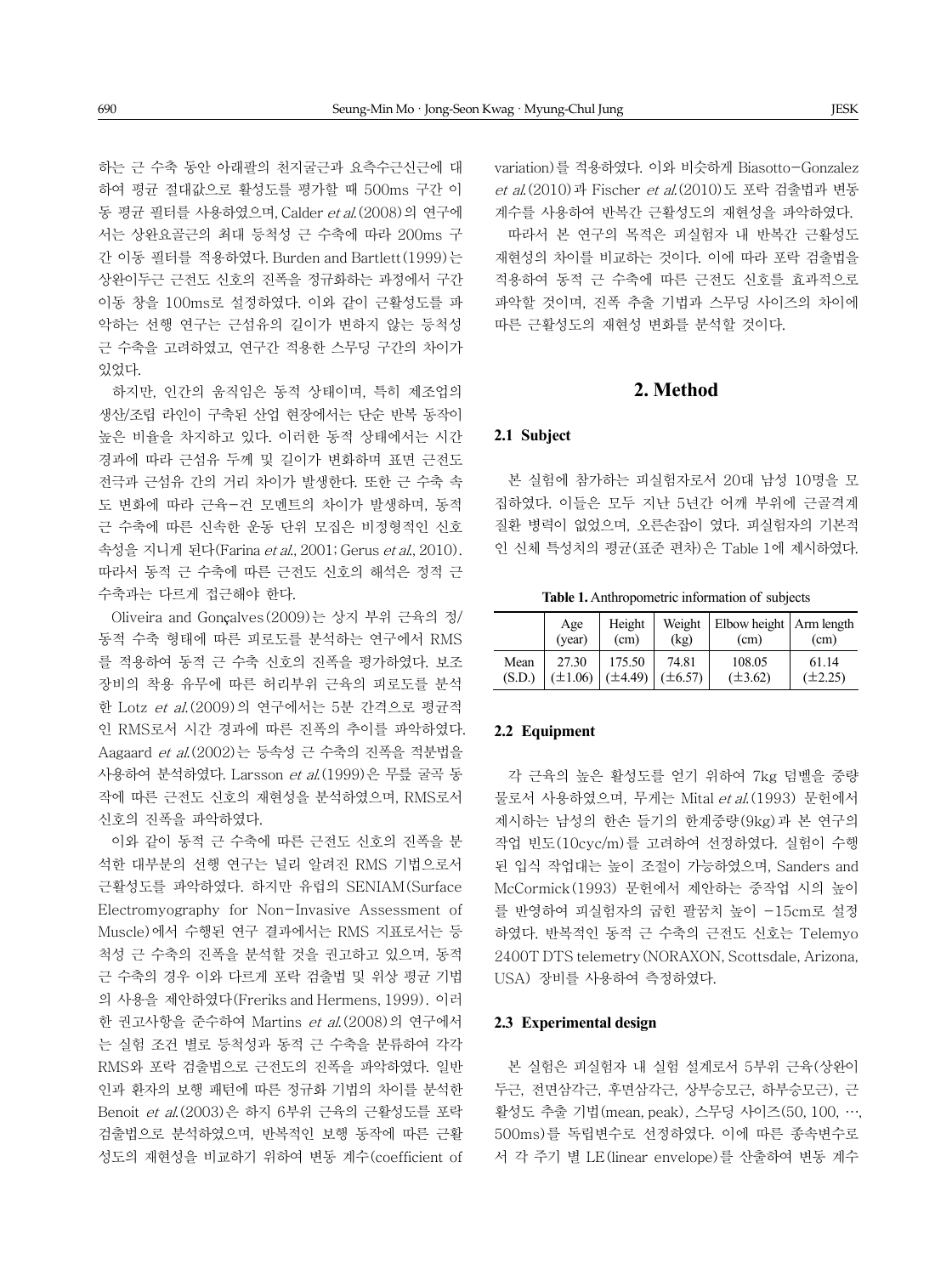(coefficient of variation)로서 신호의 변동성을 분석하였다 (Equation 1). 변동 계수는 피실험자 내 또는 피실험자 간에 동일한 실험 조건에서 반복에 따른 재현성을 파악하기 위하 여 주로 사용되며, 변동 계수가 낮을수록 반복간 산포가 낮다 는 것을 의미하며 이는 재현성의 증가로 나타낸다(Hopkins, 2000).

$$
CV = (S.D./mean) \times 100\% \tag{1}
$$

### **2.4 Procedure**

실험을 수행하기 전, 피실험자 전원에게 실험 참가 동의를 얻었으며 전반적인 프로토콜을 숙지시켜 친숙한 환경에서 실험에 임하도록 하였다.

피실험자 피부의 전기적 저항을 최소화하기 위하여 피부 표면의 잔털을 제거하고 알코올과 솜을 이용하여 깨끗이 닦 은 후, 완벽히 증발시켰다. SENIAM에서 제안하는 전극 부착 위치에 따라 해당 근육의 피부 표면에 수성 펜을 사용하여 미리 부착 위치를 표시하였다(SENIAM recommendation). 상완 이두근, 전/후면 삼각근, 상/하부 승모근 총 5부위의 상지 근육에서 근전도 신호를 측정하였다(Figure 1).



**Figure 1.** Position of surface electrodes

표면 전극 센서는 Ag/AgCl 양극성 전극으로 구성되며 각 전극의 지름은 10mm, 전극 중심 사이의 거리는 20mm 였다. 모든 근전도 신호의 대역폭은 10~500Hz, 16bit의 ADC(analog digital converter)를 사용하였으며, CMRR (common mode rejection ratio)  $> 100$ dB, Noise  $< 1 \mu V$ , Gain\*1000, Sampling rate 1,500Hz로 설정하였다.

Figure 2와 같이 피실험자는 입식 작업대 위 몸의 중심에 위치한 덤벨을 60cm 거리의 종점까지 일정한 빈도로 우측 수평 이동시키는 동작을 10회 반복 수행하였다. 수평 거리는 대한민국 20대 남성의 평균 팔 길이를 고려하였으며(SizeKorea, 2004), 작업 빈도는 MyoResearch XP Master Edition 1.07.25(NORAXON, Scottsdale, Arizona, USA) 소프트웨어에서 제공하는 메트로놈 기능으로 10cyc/m로 고 정하였다. 피실험자가 종점으로 이동시킨 중량물은 보조 연 구원에 의해 시점으로 재정렬 되었다.



**Figure 2.** One-handed right horizontal lifting task

#### **2.5 Signal processing and statistics**

모든 근전도 신호는 MyoResearch XP Master Edition 1.07.25(NORAXON, Scottsdale, Arizona, USA) 소프트웨 어에서 제공하는 ECG reduction function으로 심박동 신호 를 제거한 후, 총 10주기의 신호에서 초기와 말단의 3주기 를 제외하고 4~7번째 신호를 추출하였다. 추출된 근전도 신



**Figure 3.** Example of signal processing (Describe to biceps brachii and anterior deltoid)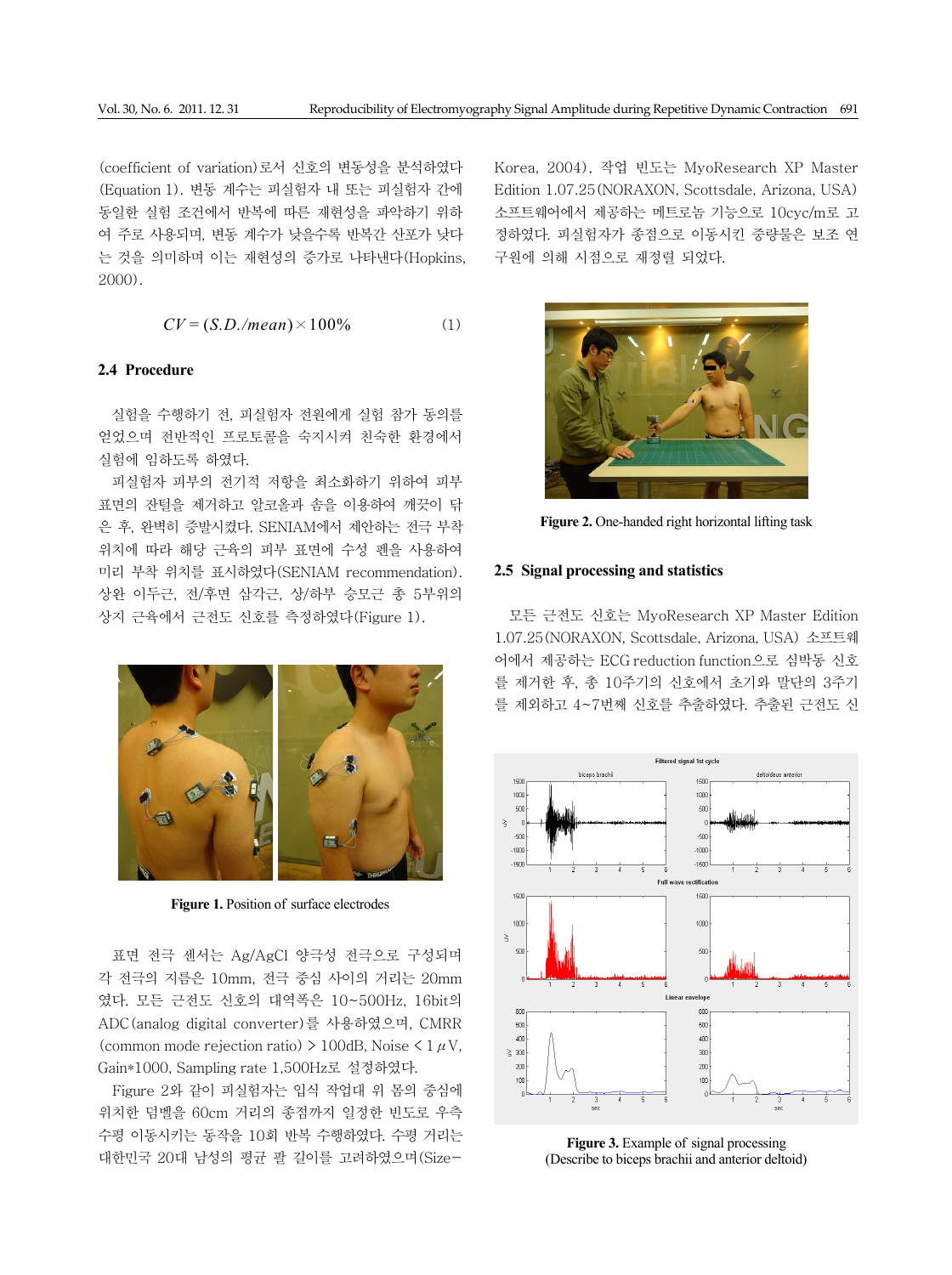호는 full wave rectification 후, Dual-pass Butterworth lowpass filter(cutoff 5Hz)로서 LE를 산출하였다(Winter, 2005). 산출된 LE 데이터로서 스무딩 사이즈에 따른 구간 이동 평균 필터를 적용하여, mean/peak value로서 총 4주기 에 의한 변동 계수를 산출하였다. 모든 근전도 데이터 처리 에는 offline MATLAB 7.0.4(Mathworks, Natick, MA, US)을 사용하였다(Figure 3).

각 독립변수에 따른 기술적 통계치인 평균과 표준편차를 구하고 변동 계수에 따른 분산분석(α=0.05)을 실시하여, 주효과 및 교호작용을 분석하였다. 또한 유의하게 분석된 인자에 대해서 사후검증으로서 Tukey 다중비교(Tukey multiple comparison test) 분석을 실시하여 수준 별 유의한 차이를 파악하였다.

## **3. Results**

변동 계수에 따른 각 독립변수의 분산분석 결과, 주 효과 로서 근활성도 추출 기법(F=15.48 p=.0034)과 스무딩 사 이즈(F=7.21 p<.0001)는 통계적으로 유의한 차이가 있는 것으로 분석되었으며, 각 근육 간에는 유의한 차이가 없었다. Figure 4와 같이 평균적으로 Mean LE가 Peak LE보다 변 동 계수가 약 3.2% 가량 낮게 나타났으며, 스무딩 사이즈 증가에 따라 변동 계수는 약간 감소하는 추이로 파악되었다. 비록 스무딩 사이즈에 따라 변동 계수는 통계적으로 유의하 게 분석되었지만, 50ms에서 500ms까지 변동 계수의 변화 량은 약 0.8% 가량 감소하였다. 이에 따른 다중비교 결과, 50~300ms, 100~350ms, 150~400ms, 200~500ms 수 준 별로 유의한 차이가 있는 것으로 분석되었다(Figure 5). 2, 3차 교호작용 중 추출 기법\*스무딩 사이즈 간의 교호 작 용(F=6.96 p<.0001)만 유의한 차이로 분석되었다(Figure

25% 20% Reproducibility (% CV) Reproducibility (% CV) Reproducibility (% CV) 15% 10% 5% 0% Mean LE Peak LE Amplitude processing technique Amplitude processing technique

**Figure 4.** Significant result of main effect by the amplitude processing techniques

6). 전반적으로 Peak LE의 변동 계수가 Mean LE보다 높게 분석되었으며, 스무딩 사이즈 증가에 따라 Peak LE의 변동 계수는 감소하는 추이로 나타났으며, Mean LE는 스무딩 사 이즈의 증가와 무관하게 약 12.2%의 일정한 변동 계수로 파악되었다.



**Figure 5.** Significant result of main effect by the smoothing size and *Tukey* multiple comparison test



**Figure 6.** Significant result of two-way interaction effect by amplitude processing technique\*smoothing size

### **4. Discussion**

본 연구는 SENIAM recommendation을 준수하여 동적 근 수축에 따른 근전도 신호의 진폭을 포락 검출법으로서 효 과적으로 파악하였으며, 변동 계수 값을 이용하여 진폭 추출 기법과 스무딩 사이즈의 변화에 따른 재현성을 비교 분석하 였다.

Peak LE보다 Mean LE의 변동은 낮게 분석되었으며, 반 복적인 동작에서 근전도 신호의 평균값으로 활성도를 추출 하는 것이 최대값보다 상대적으로 재현성이 증가되었다는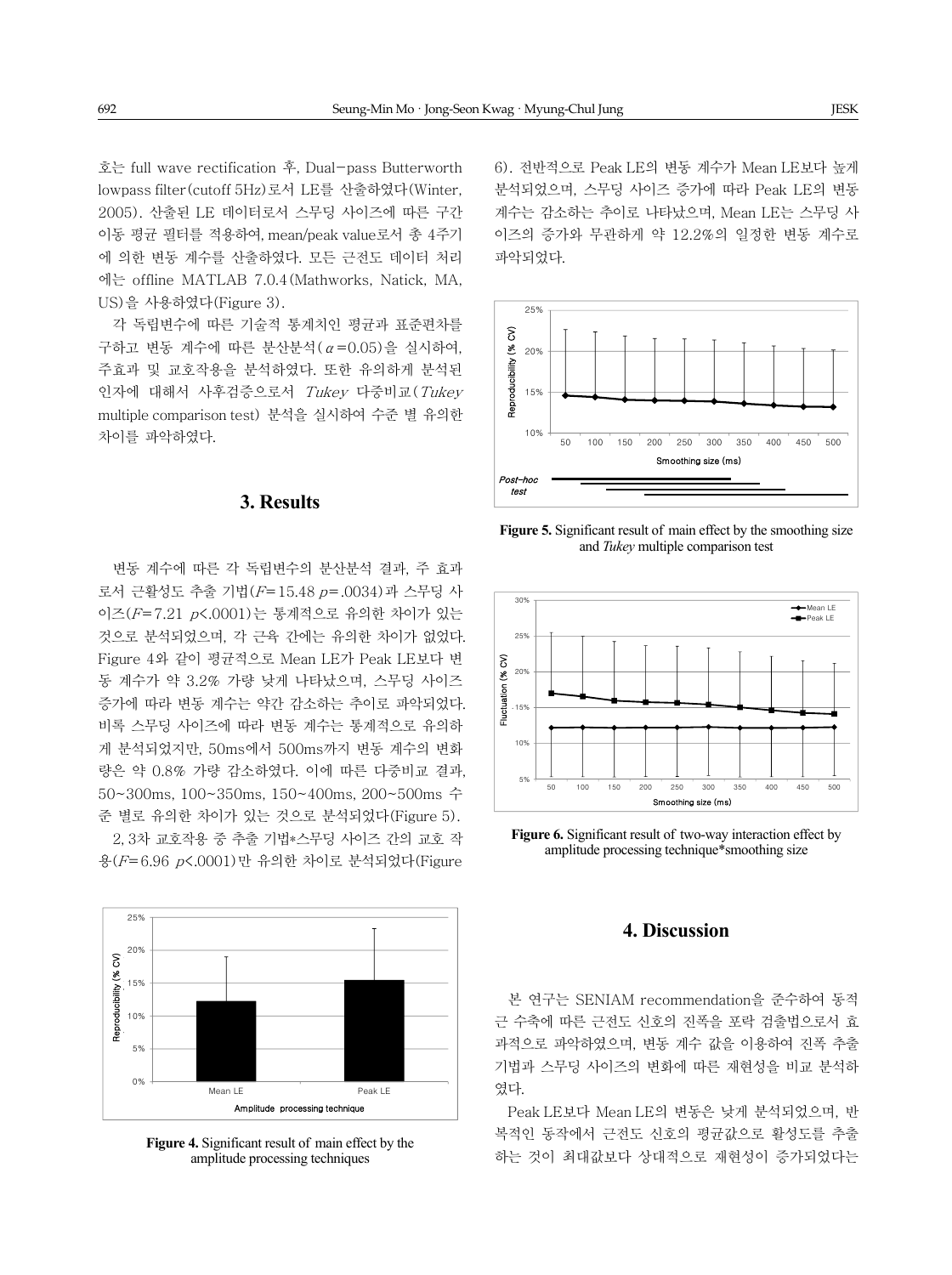것을 의미한다. 이러한 효과는 동적 근 수축에 따른 비정형 적인 근전도 신호에 의해 민감한 최대값의 변동성이 높아진 것으로 판단된다. Hibbs et al.(2011) 연구도 코어 운동 시 평균값의 변동성이 최대값보다 낮게 분석되었으며, 이는 신 체의 무게 중심 변화에 따라 균형을 유지하기 위해 단기의 강한 근활성도 발생 효과로 최대값의 높은 변동성을 설명하 였다. 본 연구도 7kg의 중량물을 몸의 중심으로부터 외부로 우측 수평 이동시키는 동작에서 무게 중심의 변화로 인하여 동일한 효과가 발생하여 평균적인 Peak LE의 변동 계수가 높았다(Figure 6). 이와 같이 더욱 높은 에너지를 요하는 동 작(예: 태권도, 사이클링)일수록 동적 상태 및 동작 범위가 증가하여 에너지 소비량 및 근전도 등 생리적 속성의 변동성 은 증가하게 된다(Aggeloussis et al., 2007; Pfeiffer et al., 2006). 반면 등척성 근 수축을 고려한 Fischer et al.(2010) 의 연구에서는 근활성도 정규화에서 주로 사용되는 MVC (Maximum Voluntary Contraction) 및 MVE(Maximum Voluntary Exertion) 기준 값의 데이터 처리에서는 오히려 민감한 최대값이 변동성을 낮추어 높은 재현성을 보장한다 고 보고하였다. 따라서 본 연구 결과를 토대로 추후 반복적 인 동작간 높은 근활성도 재현성을 위하여 Mean LE 사용을 권고할 수 있을 것이다.

스무딩 사이즈의 증가는 Mean LE 변동성에 영향을 미치 지 않았으며, Peak LE의 변동성을 감소시켰다. 앞서 보고하 였듯이 근전도 신호의 비정형적인 속성으로 인해 민감한 최 대값이 스무딩 사이즈의 영향을 높게 받은 것으로 여겨진다. 이론적으로 스무딩 사이즈의 증가는 신호를 매끄럽게 변조 하여 노이즈 제거 효과 및 변동 오차(variance error)를 감 소시킬 수 있다. 하지만 스무딩 사이즈가 증가하는 만큼 편 향 오차(bias error)가 증가하며 원신호가 내포하는 정보를 상실하게 된다. 실제로 아직까지 표면 근전도 신호에서 적절 한 스무딩 사이즈의 표준은 제시되어 있지 않으며, 근전도 신호의 진폭 변화량이 높은 동적 상황에서는 가급적 작은 스무딩 사이즈를 권장하고 있다(Clancy, 1999; SENIAM recommendation). 반면 St-Amant et al.(1998)의 연구에 서는 동적 근 수축에 따른 구간 이동 평균 필터의 스무딩 사 이즈가 증가할수록 신호 대 잡음비(signal to noise ratio)가 일정하게 증가하는 것으로 분석되었다. 따라서 동적 근 수축 고려 시, 스무딩 사이즈가 너무 작아도 근전도 신호의 신호 대 잡음비가 감소하여 노이즈가 증가될 수 있다는 것을 의미 한다. 비록 Fischer et al.(2010)은 정적 근 수축을 고려하 였지만, 500ms의 구간 이동 평균 필터를 적용한 최대값은 실제 최대값 및 평균값과 비교하여 피실험자 내 가장 높은 재현성을 보여주었다. Figure 5에서 스무딩 사이즈에 따른 사후 검증 결과 50~300ms 수준까지는 통계적으로 유의한 차이가 없는 것으로 분석되었다. 이에 따라 동적 근 수축에

따른 근전도 신호 해석 시, 약 300ms의 스무딩 사이즈까지 허용하여 구간 이동 평균 필터의 적용은 작은 스무딩 사이즈 보다는 신호 대 잡음 비의 증가와 동시에 변동성 감소 효과 를 나타낼 수 있을 것으로 예상한다.

흥미롭게 본 연구의 분석 결과 전반적으로 변동 계수의 평 균에 따른 표준편차가 다소 높게 나타났다. 일반적으로 표면 근전도 데이터는 실험 조건의 통제가 우수할지라도 동일한 조건에서 근전도 신호의 반복 측정은 신호가 일정하게 재현 되기 어렵다. 이는 운동 단위 소집과 관련된 신경 패턴의 차 이로 인해 누화(cross-talk) 및 준 임의적(quasi-random) 특성이 매회 근전도 신호에 영향을 미치며 부가적으로 피부 고유 저항, 발열, 혈류량 등의 다양한 요인이 복합적으로 영 향을 미쳐 측정간 변동성이 높게 나타나게 된다(DeLuca, 1997; Farina et al., 2004). 본 연구도 이러한 영향으로 인 해 변동 계수의 표준 편차가 높게 도출된 것으로 사료된다.

추후 상지 외 다양한 근육의 근전도 신호와 추가적인 근활 성도 추출 기법(peak to peak, initial and last peak) 등을 고 려해야 할 것이며, 재현성을 비교하는 기법으로서 변동 계수 뿐만 아니라 ICC(Intra-Class Correlation) 알고리즘도 추 가 적용하여 근전도 신호의 노이즈는 감소시키고 재현성을 증가시킬 수 있는 최적의 기법을 권고하는 연구를 진행해야 할 것이다.

#### **References**

- Aagaard, P. and Mayer, F., Increased rate of force development and neural drive of human skeletal muscle following resistance training, *Journal of Applied Physiology*, 93(4), 1318-1326, 2002.
- Aggelousis, N., Gourgoulis, V., Sertsou, M., Giannakou, E. and Mavromatis, G., Repeatability of electromyographic waveforms during the Naeryo Chagi in takwondo, *Journal of Sports Science and Medicine*, 6(2), 6-9, 2007.
- Benoit, D. L., Lamontagne, M., Cerulli, G. and Liti, A., The clinical significance of electromyography normalisation techniques in subjects with anterior cruciate ligament injury during treadmill walking, *Gait and Posture*, 18(2), 59-63, 2003.
- Biasotto-Gonzalez, D. Ap., Berzin, F., Da Costa, J. M. and De Oliveira Gonzalez, T., Electromyographic study of stomatognathic system muscles during chewing of different materials, *Electromyography and Clinical Neurophysiology*, 50(2), 121-127, 2010.
- Burden, A. and Barlett, R., Normalisation of EMG amplitude: an evaluation and comparison of old and new method, *Medical Engineering & Physics*, 21(4), 247-257, 1999.
- Calder, K. M., Stashuk, D. W. and McLean, L., Physiological characteristics of motor units in the brachioradialis muscle across fatiguing low-level isometric contractions, *Journal of Electromyography and Kinesiology*,